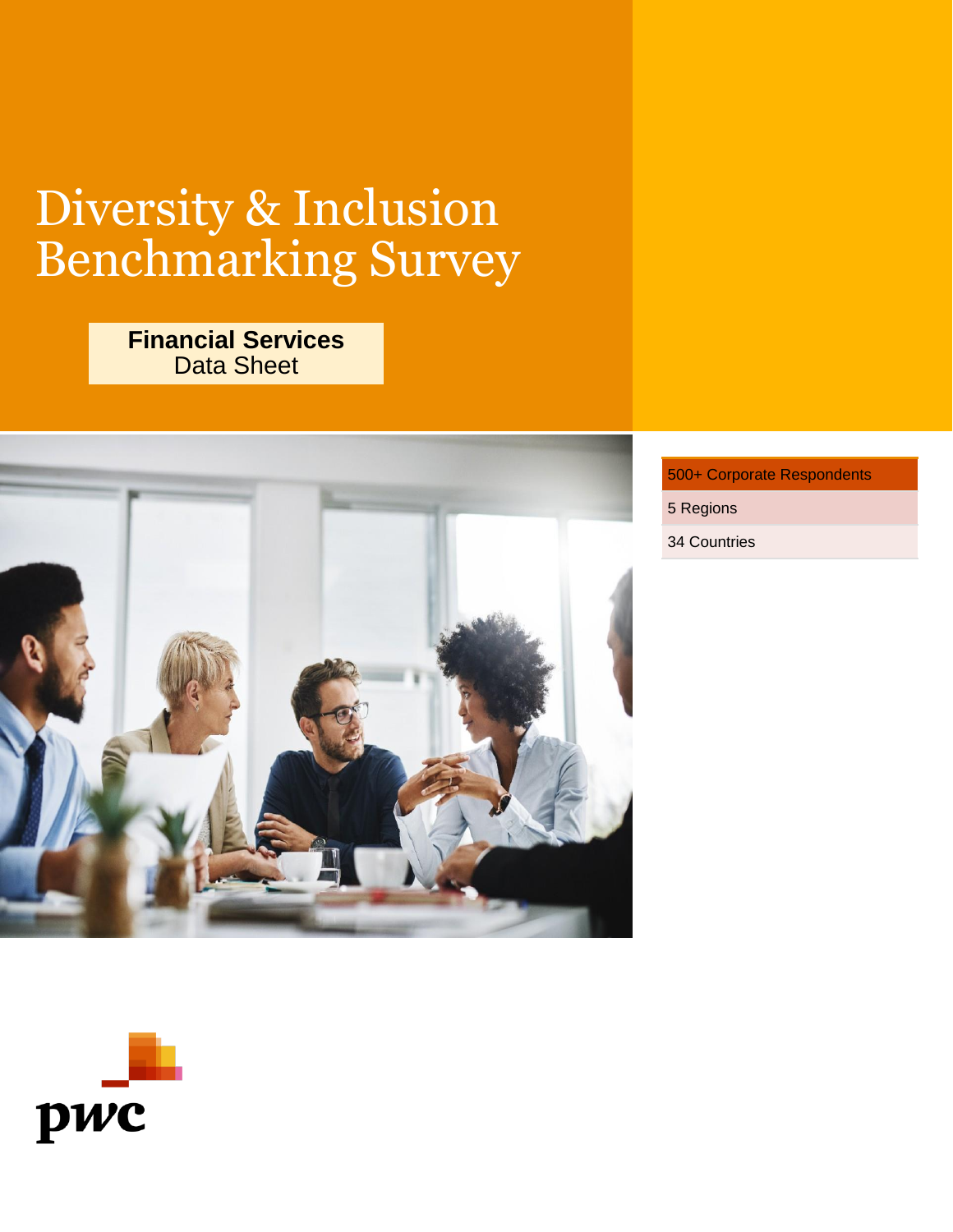# **Financial Services** Data Sheet

**Many Financial Services (FS) organisations have publicly declared their commitment to Diversity & Inclusion (D&I) for some time now, but how have they translated strategy into execution and what impact is it having on the employee experience? PwC's D&I Benchmarking Survey finds out.**

#### **Diversity still a barrier to progression**

FS organisations are struggling to help translate D&I strategy into action. While D&I is a stated value or priority area for 78% of organisations, 34% of respondents still feel their individual diversity is a barrier to employee progression.



### **Few D&I programmes reach full maturity**

Only 5% of surveyed FS organisations' D&I programmes reach the highest level of maturity when assessed against the four dimensions of PwC's D&I maturity model.

- 
- 1. Understanding the Facts of Today (UFT): Initiating a continuous datadriven process for understanding the facts of what's happening in the organisation today
- 2. Building an Inspirational Strategy (BIS): Creating a business-focused vision and strategy for D&I that reflects the reality of today and the real potential of tomorrow
- 3. Developing Leadership Engagement (DLE): Engaging leadership around an inspirational D&I strategy by articulating the business case and establishing supportive governance
	- 4. Creating Sustainable Movement (CSM): Executing the D&I strategy across all elements of the business



# **D&I programme goals**

While more than half of the FS organisations surveyed (61%) leverage their D&I programme to attract talent or comply with legal requirements, a smaller percentage are leveraging D&I to achieve business results or respond to customer expectations.

#### **The primary objective of D&I is to…**





# **Programme oversight**

While D&I survey data indicates that having a dedicated C-Suite D&I leader can be a differentiator among organisations where diversity is not considered a barrier to progression, only 15% of FS organisations surveyed have adopted this programme structure.

#### **The D&I programme leader is…**



Source: PwC: Global D&I Data, 06/09/2021 based on 500+ responses across 5 regions and 34 countries

*1Percentages do not add up to 100% as some respondents opted out of questions which did not allow for them to be fully assessed against certain dimensions of the maturity model.*

**Degree of programme maturity<sup>1</sup>**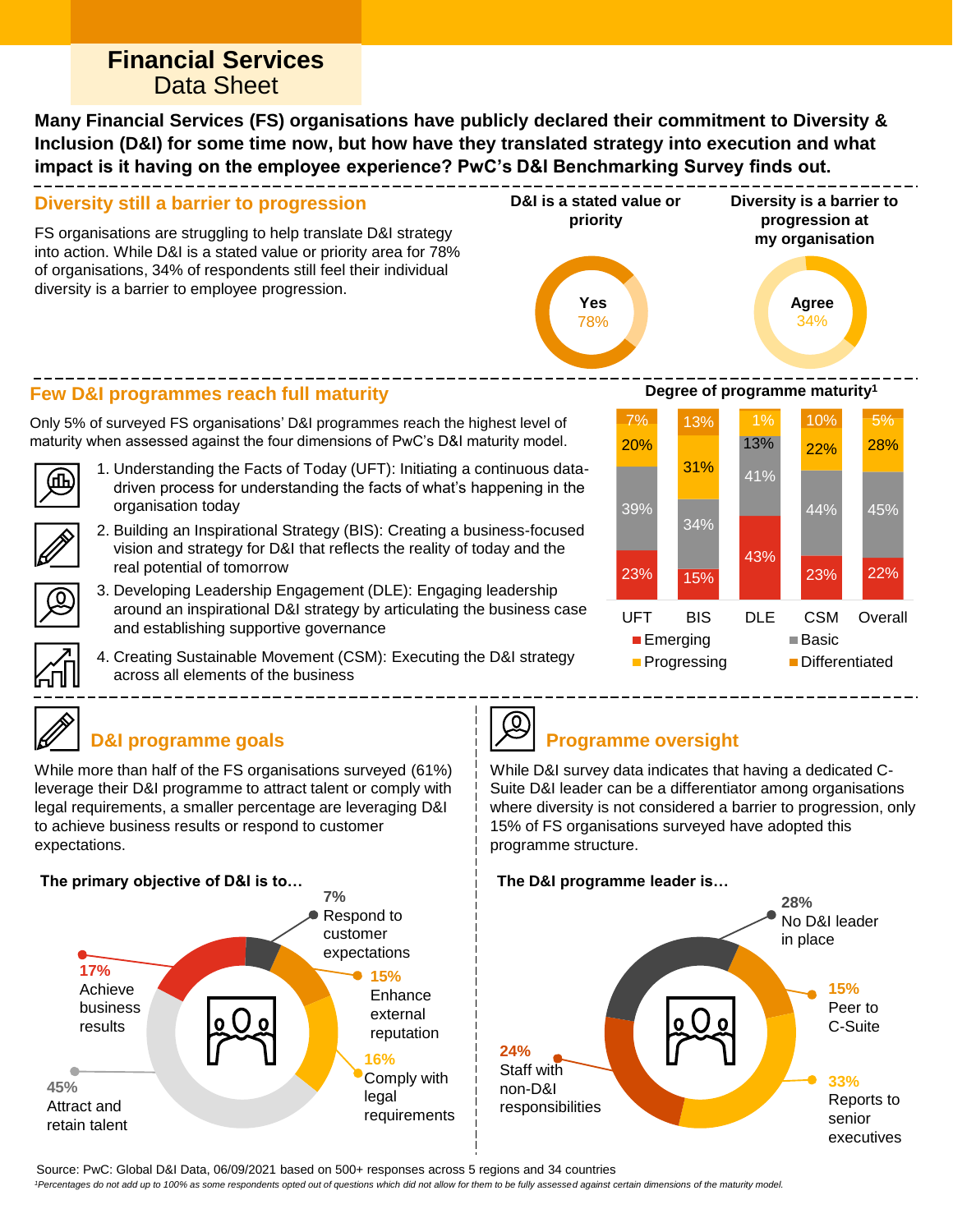

# **Accountability for D&I results**

Tasking leaders with specific D&I goals is key to driving results. Despite this, just under a third of FS organisations surveyed have adopted this practice (28%) and fewer measure progress towards the achievement of these goals.

# **How does your organisation drive accountability for D&I results?** Leaders are tasked with specific D&I goals **28%** Leaders' progress toward meeting their D&I goals is measured **20%** D&I goals influence performance evaluation and compensation outcomes for leaders **15%** D&I goals influence performance evaluation and compensation outcomes for all employees **12%** None of the above **30% 30%**

### **Training programmes in place**

A leading practice is to provide training on how to embed inclusive behaviours into everyday job responsibilities. Yet, only 24% of surveyed FS organisations adopt this practice.

#### **Training programmes focus on…**



### **Role of affinity networks/ resource groups**

While the majority (74%) of FS organisations have affinity groups, they are mostly used to execute programmes (e.g., Speaker's Series), rather than to inform decision-making and drive business priorities.

#### **Affinity groups at my organisation…**







### **Leveraging data**

Driving sustainable change requires effective monitoring efforts. Most organisations track employee demographics (e.g., gender), but significantly fewer measure discrepancies in compensation, performance, or promotions based on these attributes.

#### **My organisation gathers and analyses the following types of data…**



Source: PwC: Global D&I Data, 06/09/2021 based on 500+ responses across 5 regions and 34 countries